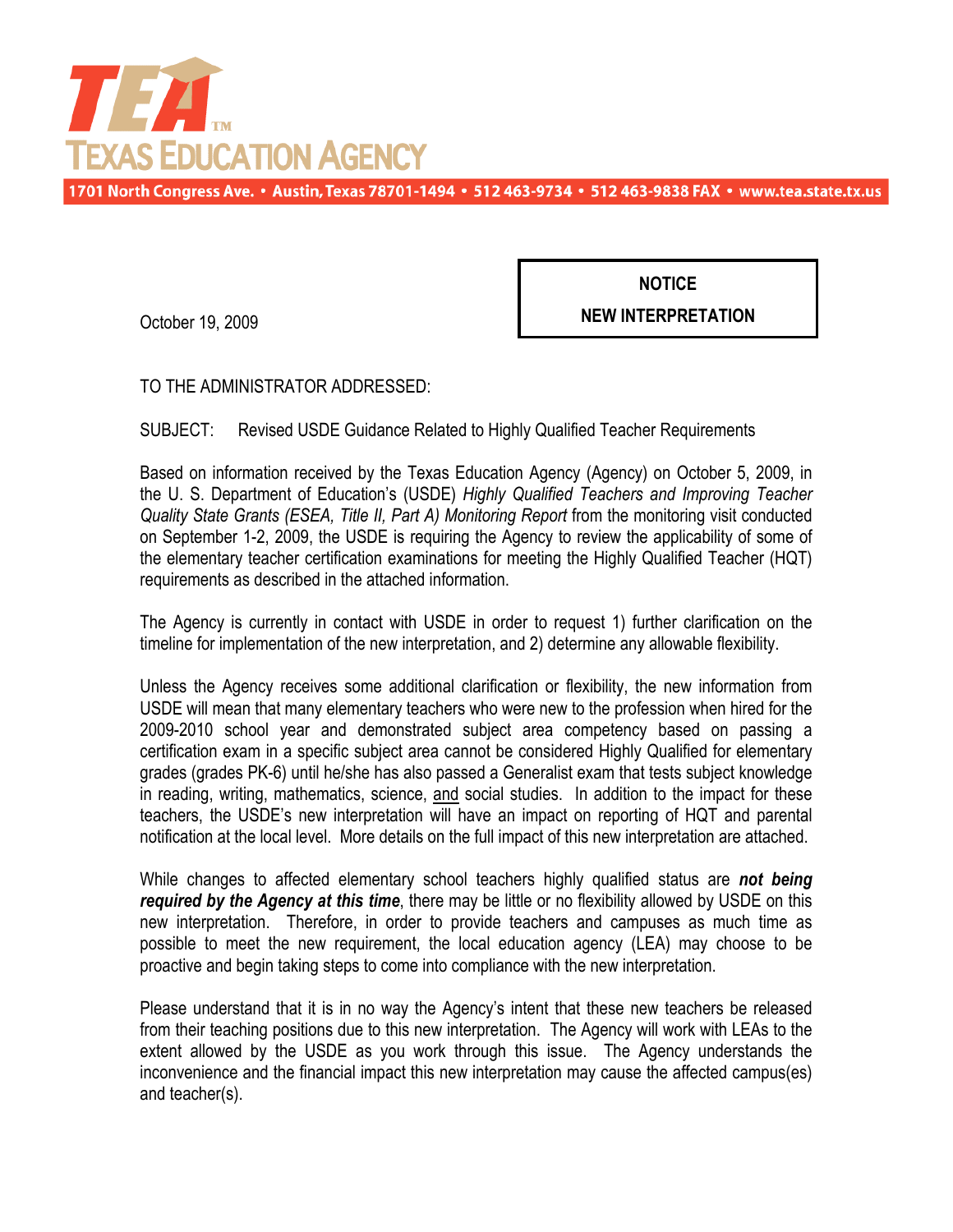To the Administrator Addressed October 19, 2009 Page 2

The USDE has agreed that highly qualified teacher determinations made for new elementary school teachers for the 2008-2009 and previous school years under the prior interpretation may remain valid for the teacher as long as the teacher remains in the same teaching assignment. Portability of those determinations between Texas LEAs, as long as the teacher remains in the same teaching assignment, also remains in effect for those teachers.

A webinar will be scheduled to help address any questions you may have concerning this new interpretation once final clarification and guidance is received from USDE. Information on the webinar will be shared through the *NCLB Update* listserv that is disseminated to school districts each week via electronic mail. To subscribe to the *NCLB Update*, go to http://www.tea.state.tx.us/list and select "No Child Left Behind" from the dropdown box and click on the "Join or Leave" button. At the second screen, enter your email address and name and click on the "Join the List" button.

If you have questions regarding the NCLB Highly Qualified Teacher requirements, HQT reporting, or parent notification, please contact Scott Lewis in the Division of NCLB Program Coordination via electronic mail at scott.lewis@tea.state.tx.us or at (512) 463-9374.

If you have questions regarding teacher certification issues, please contact Melva Cardenas in the Division of Educator Credentialing via electronic mail at melva.cardenas@tea.state.tx.us or at (512) 936-8224.

Sincerely,

Gene Lenz Deputy Associate Commissioner for Special Programs

Attachment

GL/cg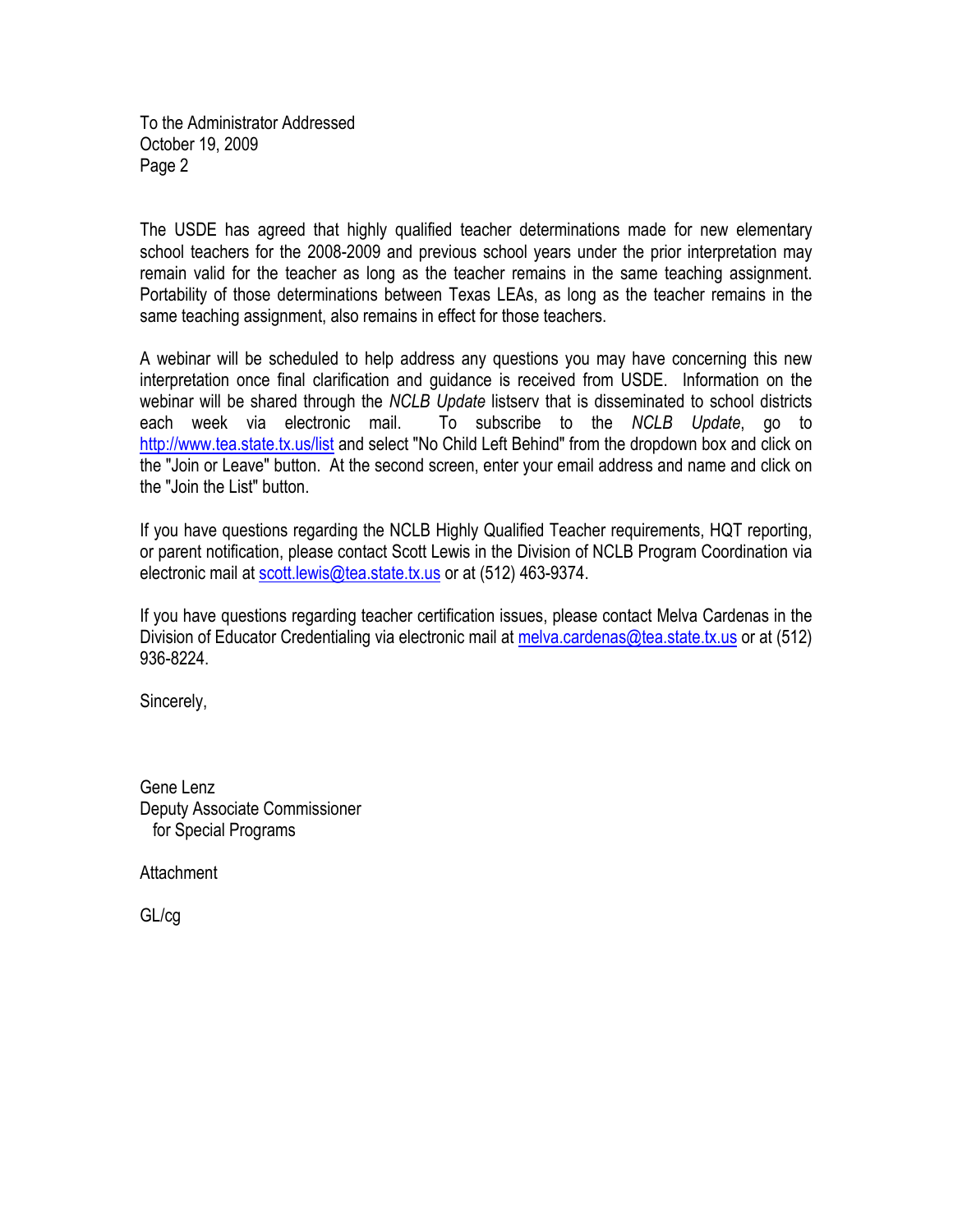# **New Interpretation/Guidance for Elementary School Teachers New to the Profession**

# New Interpretation of Statute

Public Law 107-110, Section 9101(23)(B)(i) states that the term 'highly qualified,' when used with respect to an elementary school teacher who is new to the profession, means that the teacher—

- holds at least a bachelor's degree; and
- has demonstrated, by passing a rigorous State test, subject knowledge and teaching skills in reading, writing, mathematics, and other areas of the basic elementary school curriculum.

Previously, the State's guidance had interpreted this to mean that an elementary teacher who was new to the profession and who had passed a subject-specific certification exam would have been considered Highly Qualified to teach the applicable subject area at the elementary school level.

However, if there is no flexibility to USDE's new interpretation of statute, while the subject-specific certification exam can be considered to have demonstrated the teacher's knowledge of the subject area(s) tested, without passing a generalist exam, an elementary teacher who is new to the profession has no way to demonstrate subject competency, and be deemed highly qualified, in all the areas required by statute. For purposes of highly qualified at the elementary level, passing either the TExES EC-4 or EC-6 Generalist, TExES EC-4 or EC-6 Bilingual Generalist, or TExES EC-4 or EC-6 ESL Generalist will meet the new interpretation.

For example, an elementary school teacher new to the profession who has passed the TExES 4-8 Math exam would have been considered Highly Qualified to teach math at the elementary school level. However, under the USDE's new guidance on the interpretation of statute, while this exam can be considered adequate to demonstrate the teacher's subject knowledge in math, since it does not contain sufficient subject content to also demonstrate knowledge of reading, writing, science, or social studies the teacher would also be required to pass a generalist exam to meet the highly qualified teacher requirement.

Under the new interpretation, any elementary teacher who was new to the profession when hired for the 2009-2010 school year and whose demonstration of subject competency was based on passing one of the following exams would not be considered Highly Qualified for elementary grades until he/she has also passed a Generalist exam that tests subject knowledge in reading, writing, mathematics, science, and social studies:

- $\bullet$  4-8 Math
- 4-8 Science
- 4-8 Social Studies
- 4-8 Math/Science
- 4-8 ELA/Reading
- 4-8 ELA/Reading/Social Studies
- EC-12 Art
- EC-12 Music
- EC-12 Theater
- EC-12 Special Education

Because the requirements for new middle school and secondary school teachers offer more flexibility in the methods available for demonstrating subject competency, a teacher, who is new to the profession and who has passed the TExES 4-8 Math exam, would still be considered Highly Qualified in math for grades 7 and 8.